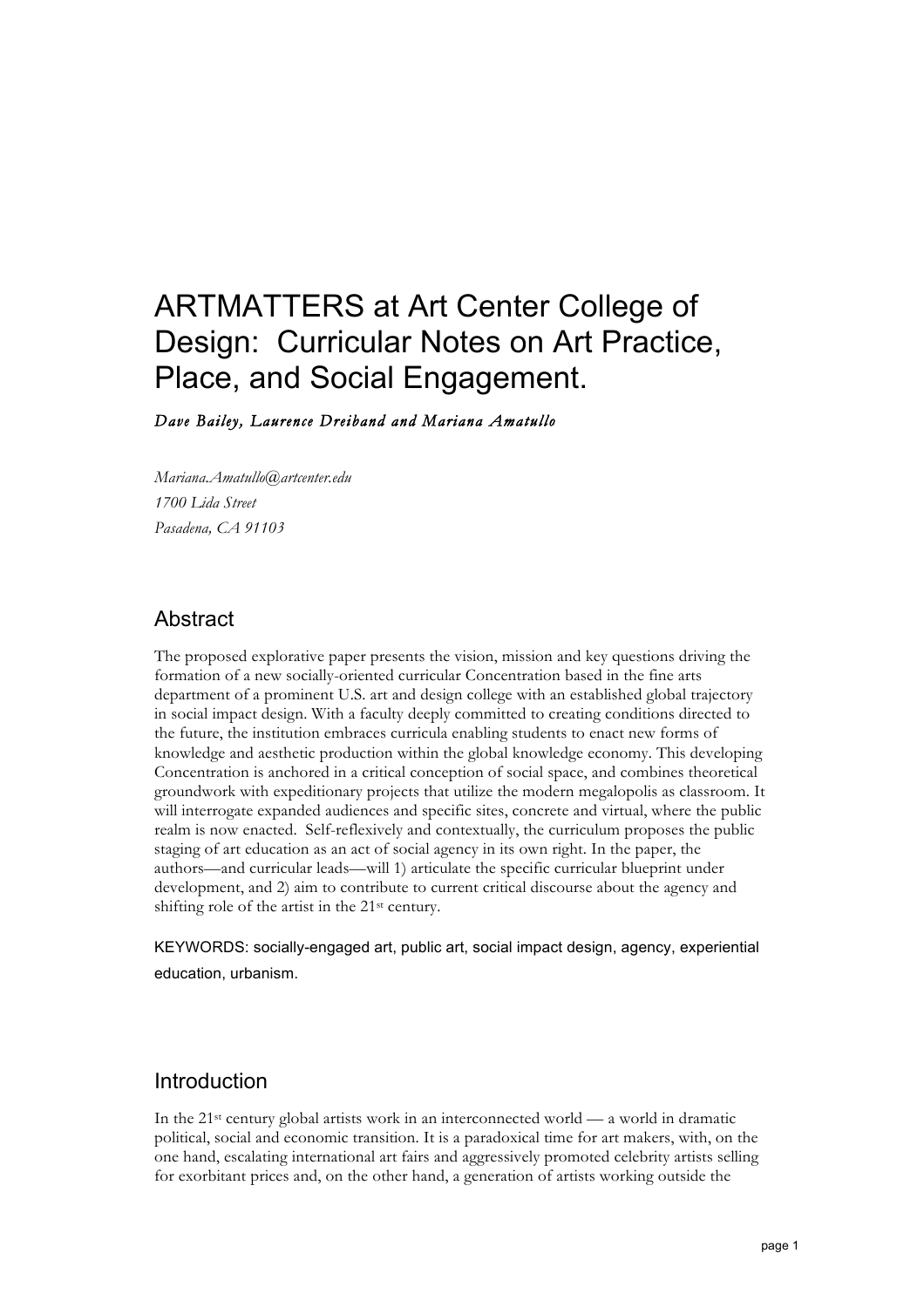marketplace and looking for increased social engagement and participatory forms of art practice. These latter artists are working in an evolving conception of public art activity, from site defining projects to innovative and interactive social spaces (both actual and virtual), that may redefine the role of art and its relationship to community.

At Art Center College of Design, we are embracing this time as a contingent field of exploration, one of emergence and flux that is also representative of new paradigms for learning. For the past decade, we have been committed to experimenting with participatory and project-based learning methodologies for social impact design projects through the Designmatters Department at the college. At the core of the Designmatters portfolio of projects lies a framework that manifests the ability of the designer to constantly reframe and redefine the problem-space (Cross, 2007, and Schön, 1988), taking creative leaps and generating multiple perspectives to understand people, communities and societies, and blend strategic intent with quality execution (Boyer, Cook and Steinberg, 2011). Considering issues holistically rather than reductively (Burns, Cottam, Vanstone, Windhall, 2006) makes designers uniquely suited to contribute effectively to the social sector, proving that design can play a significant role in addressing some of the world's most critical problems, and helping effect large-scale, sustainable change—an important aspiration of all of the portfolio of student projects initiated through the Designmatters mantle (Figure 1).

Artists make things, and artists make things happen. Art can become a new form, as well a new form of understanding. The experimental nature of art actively promotes uncertainty and questions established values. At Art Center we encourage our students to make things well and think critically, with the goal of creating compelling acts of imagination that can stir the soul, and alter our way of seeing and thinking about the world we all inhabit. The Fine Art department at Art Center College of Design provides a distinctive art education, with specific programming geared toward nurturing each student's quest for selfdiscovery and excellence. The innovative curriculum, spanning drawing, painting, sculpture, installation, film/video, photography and digital imaging, as well as many art and design hybrids, fosters a spirit of critical thought, experimentation and innovation. Fine Art students at Art Center additionally benefit from a responsive program that provides access to notable design and applied-art professionals, advanced industrial shops, cutting-edge computer labs, a vast art library and an array of interdisciplinary workshops not typically available to students studying fine art.

This paper focuses on the vision and key aims behind the development of a new curricular course of study that brings together the Designmatters and Fine Art Departments and is set to launch in the 2012 fall academic term: the ARTMATTERS Concentration (Figure 2). Specifically, the paper outlines some of the knowledge configurations that are forming as we envision a course of study that may act as a catalyst for new hybrid forms of productive social engagement, cultural interventions and responsible art making, both in and outside the art world, through the creation of art projects that reimagine meaningful public works and social engagement.

The ARTMATTERS Concentration curriculum will also recognize the role of activist and disruptive art endeavors that confront a range of social, environmental and political issues; that can employ diverse art practice strategies (such as performance, shortterm interventions and media events; spontaneous exhibitions, installations and social settings; and a range of familiar mass-media communication vehicles like posters, advertising and billboards) to promote dialogue and reflection, and sometimes sounding alarms and calling for change.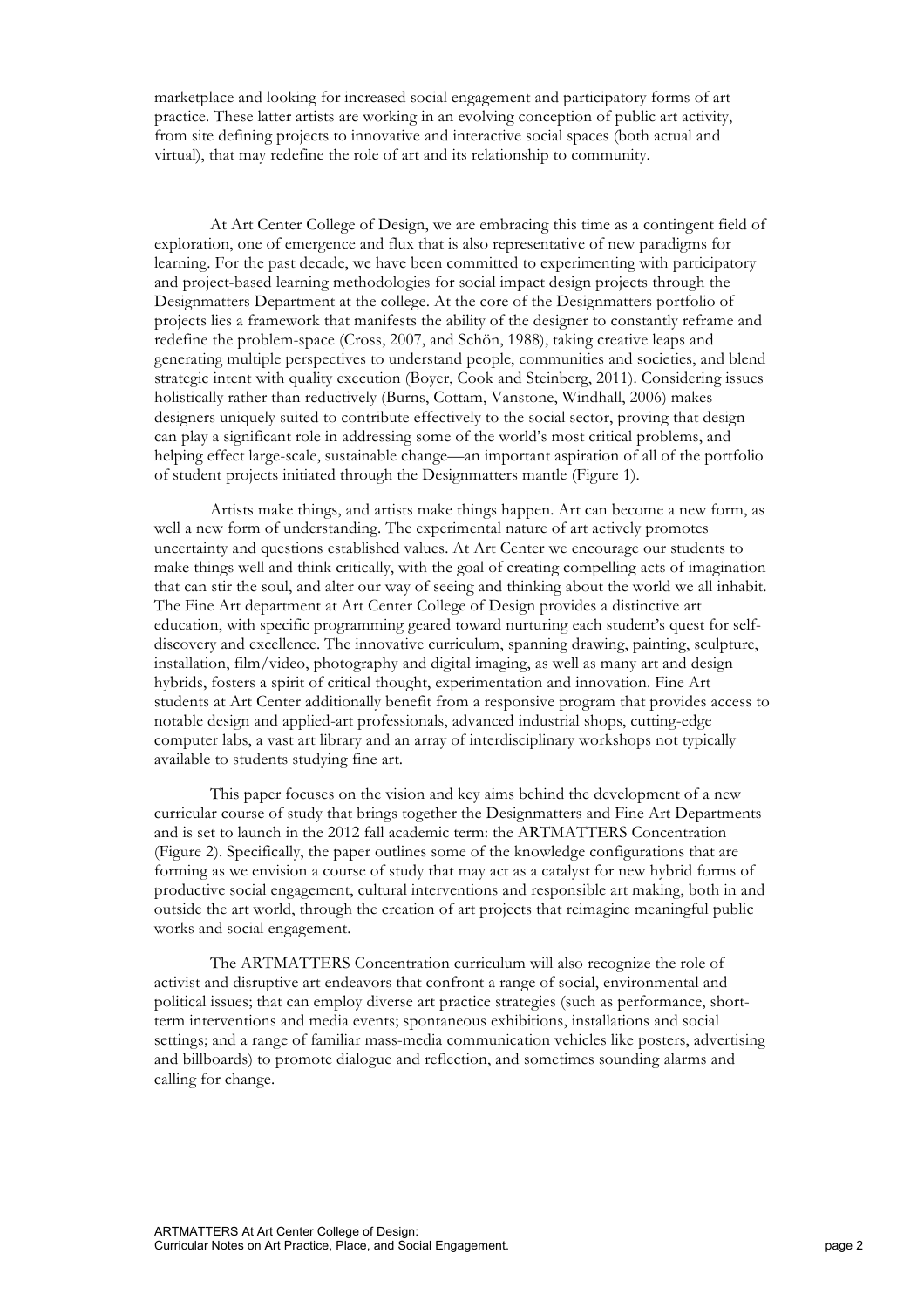#### Vision

Art Center's mission statement is, Learn to create. Influence change. The new ARTMATTERS Concentration is consonant with that mission in offering a course of study that aims to nurture artists who seek to reinvent the space, and expand the audience for art in the public sphere. ARTMATTERS offers a course of study that reconsiders the purpose of both fine art and applied arts, and their place in the world beyond aesthetics and commerce. Through both collective and individual art production, ARTMATTERS examines the interdisciplinary nature of the imagination and the common ground among the arts, humanities and social sciences.

At present, the curriculum is being designed to fit into the institutional template of a "track," offered through the Fine Art Department and open to students from several other applied art-majors, including Photography & Imaging, Illustration, Film, Environmental and Graphic Design. It is intended to foster new conceptions of socially oriented art practice that can include a reconsideration of traditional methods of distribution, production and communication (Figure 3). ARTMATTERS also sets out to explore a shift from individual expression toward collective conception and execution through the realization of collaborative projects, possibly breaking down a separation between artist and audience, production and reception.

Though ARTMATTERS has much in common and will occasionally overlap with Art Center's established Designmatters department and the curriculum of its formal course of study, the Designmatters Concentration, each track offers somewhat distinct approaches for artists and designers concerned with ideas of social impact. The Designmatters Concentration generally emphasizes the pragmatic problem-solving capacity of design to offer useful and sustainable solutions to specific local and global problems, while the ARTMATTERS Concentration sees art as an advocate for responsible and empathetic art production and communication—one that can serve as a journey of discovery and illumination, as well as an agency for change.

As we consider the scope of ARTMATTERS, one that can complicate the distinction between art and life, we understand that students may produce works that no longer resemble previous conceptions of art. Yet it is vital for students to understand that the context for new social endeavors has undeniable roots in art history. Precedents additionally come from political art, editorial illustration and social photography; humanist art, muckraking journalism and independent documentary film; identity art, public art and commemorative sites and monuments. Artists of social conscience are often motivated by a distinctly moral point of view, and have sought greater influence in public venues beyond the confines of art galleries and museums, sometimes in the wider public realm of photojournalism and independent film. From its beginnings, for example, photography has recorded the plight of the impoverished and the casualties of war. It has offered compelling visual documents concerned with social justice, and the suffering of others.

Art in the 21st century is the beneficiary of an increased global awareness of diverse cultures, and it seems appropriate that an ARTMATTERS course of study explore the social repercussions of growing multiculturalism, identity politics and issues of race, class, ethnicity, gender and sexual preference, as well as the increasing end of "Eurocentricism" and its implications on art's content and a widening audience. With today's widespread movement of peoples and broad global messaging, and after the civil rights and feminist movements' quest for social equality and opportunity, it is an appropriate time for art to consider a more nuanced understanding of the individual's relation to others and to groups. We are seeing how a new and more global sensibility enables both Eastern and Western artists (many multi-ethnic and exposed to a variety of customs, yet informed by a common Western modernist education) actively cross- cultural boundaries and alter traditional practices. The effect of this hybridization and mingling of cultures is still unclear: it can promote a greater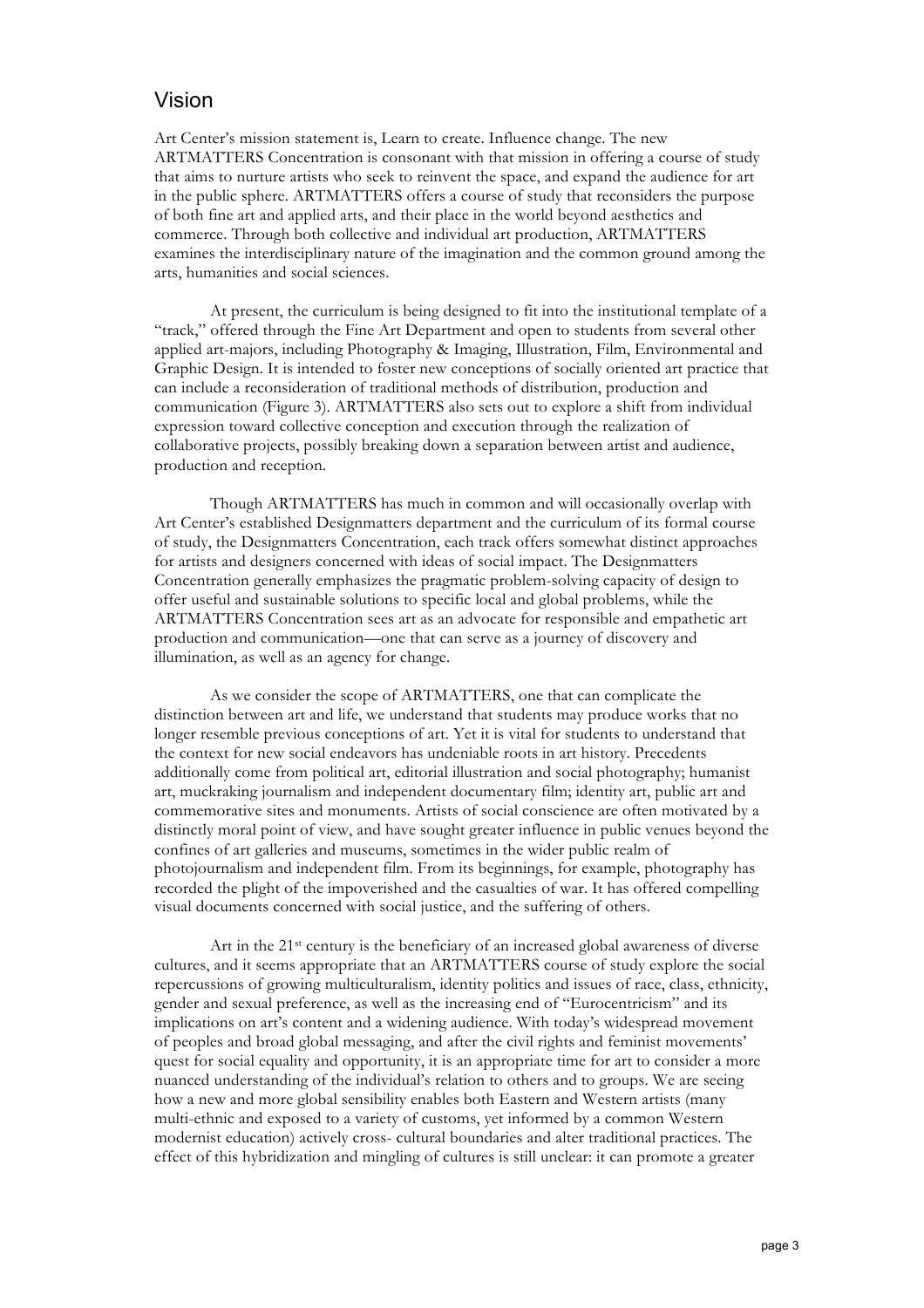tolerance for expanded diversity, or increase a growing conformity in a dominant universal language of art.

Another valuable social function of art and design concerns the reconsideration of places of remembrance. ARTMATTERS will explore how public art works in the service of memorials can serve to mediate history and shared memory. Conceptions for memorials are changing, and in many of the most significant recent projects we see a move away from determined representations of heroic monumentality or tragedy to a more nuanced, abstract and open presentation of what is to be remembered. Commemorative sites from the Vietnam Veterans memorial in Washington D.C., the Memorial to the Murdered Jews in Berlin, and the recent 911 Memorial in New York, eloquently demonstrate how art and design can provide a healing space for reflection and contemplation (Figure 4). Other forms of imaginative public work, such as New York's evolving High Line, demonstrate how artists and designers can collaborate with local communities and city governments to create a landscaped park, for example, in the case of the High Line, one placed a top an obsolete, derelict railroad, to offer city dwellers from a densely urban populated area, a delightful experience of nature and recreation (Figure 5).

Lewis Hyde in his book The Gift sees an irreconcilable conflict between the pressures of the commercial marketplace and the optimally open magnanimity of the artist in society. He believes that money and power corrupt the enterprise of artists, and in our consumerist culture, dominated by the requirements of commerce and increasingly overwhelmed by marketing and merchandise, the creativity of the free unencumbered artist is more important than ever. There seems to be a parallel spirit of generosity in an ARTMATTERS social-focused art practice, one that privileges the welfare of others over personal gain, and selflessness over self-expression.

#### What Do We Mean to Do?

In contemplating a new curriculum meant to foster social engagement, we come to the logically prior question of what we might mean by "the social." What might not be social? Minimally, it seems a bit perverse to suggest that what our students are already making paintings, sculpture, photographs, etc.—is not already and ineluctably cultural, and hence social. Less tautologically, many of these works already take on as content some issue of overt social relevance—the oil industry, collective spirituality and gender identity, for example, might all be variously considered in a typical art studio critique with students. Related concerns are already happening at our school, notably and for the past decade with increasing momentum through Designmatters, and more recently with the launch of Art Center's Graduate Media Program's Media Design Matters, a dedicated MFA track jointly conceived with Designmatters and centered on communication and its relationship to design, technology, social justice and civic life. What more are we after?

To refine our purpose, we have framed the question slightly differently, asking "Where is the social?" Putting things this way doesn't overly limit the possibilities, yet somehow seems to get at the matter a bit more directly, in that it exposes some of the unstated subtext of the earlier phrasing. That is, the core of what we are trying to address is art that happens "out there," beyond the confines of the white cube, and for or with audiences who may not frequent galleries and museums (Figure 6). But if we have learned anything from recent art and theory, it is that the "out there" is not some pre-existing location waiting to be discovered, catalogued and represented (to simply bring the "out there" back to the gallery as "content" begs important questions of audience, objectification and the "aestheticization" of real needs). Rather, it is composed of a complex series of overlapping social spaces that are actively negotiated and contested on a daily basis. In contemplating a curriculum of social engagement, what we are really seeking to determine is how we can train young artists and designers to participate in the analysis and production of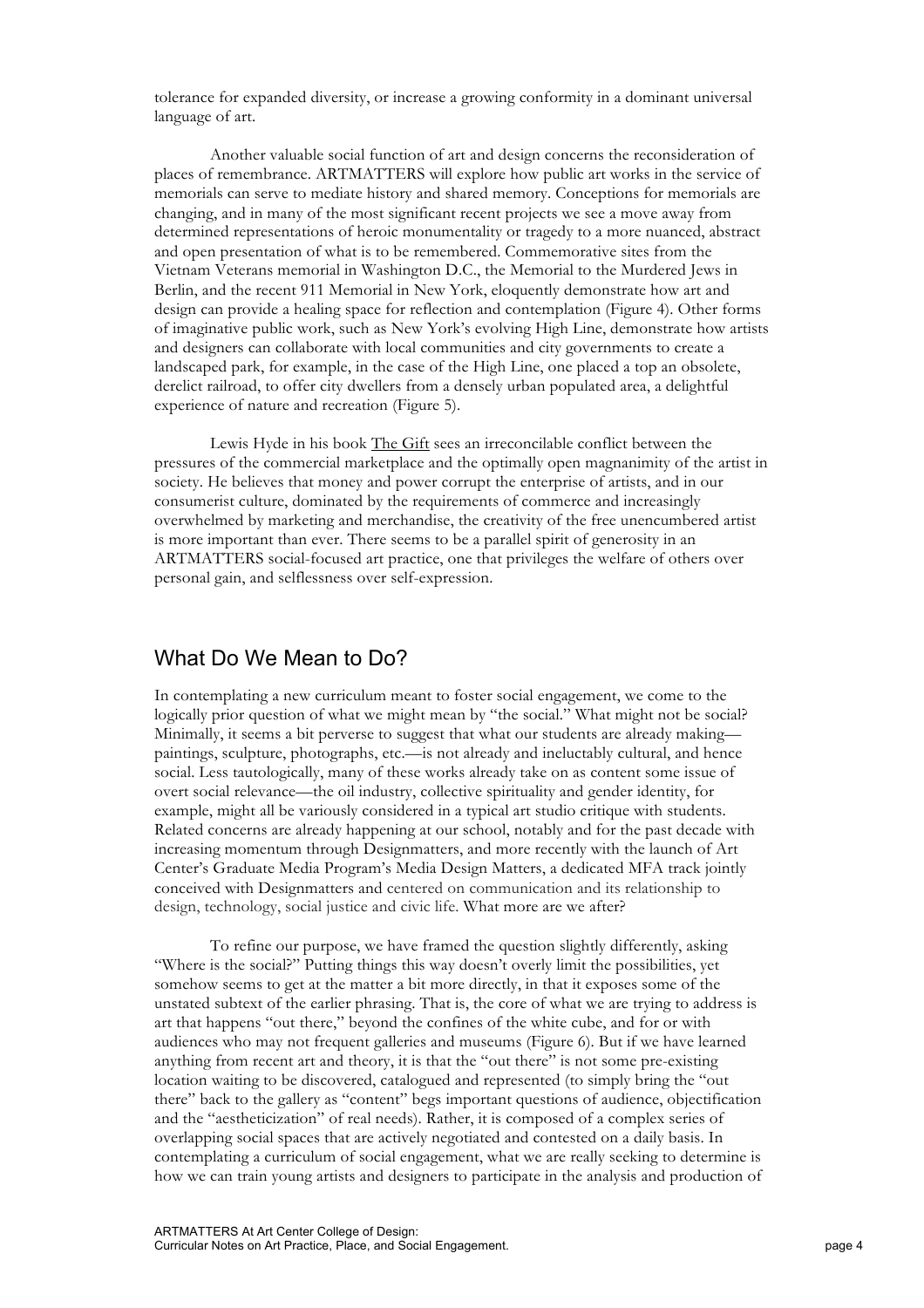concrete social situations built on very different principles, and by or for very different constituencies, than pertain to the white cube (O'Doherty, 1976). What kind of education can prepare them to critically participate in instantiating new social spaces, rather than simply to represent the contents of those that already exist?

This is not to suggest that representations do not have power to alter the status quo. Clearly in our media-rich culture they do, and this potentiality is one we intend to incorporate into the curriculum. Yet framing the question in terms of instantiation rather than representation pushes the pedagogical issue at hand. It makes it clear that the skill sets and conceptual lenses of a traditional art education may not be the most useful tools. Even if still necessary and often generative, they are not sufficient to the task outlined here. That is, creating novel content for a highly determined cultural space (with due respect to the contributions of institutional critique to expose the politics and economics of the white cube, and as such to understand its continuity with other spaces of everyday life) is a very different proposition than creating new spaces. To borrow language from an earlier paradigm, creating new figures for a given ground requires very different skills and strategies than creating new grounds.

Here then, and following others dealing with related questions in different contexts (Bailey, 2009/10), this departure from our prior curricular ends leads us to reconsider our available means, and to the conclusion that there are several tools and techniques we must now add and invent if we are to arrive at the outcomes we desire.

#### Locating the "There" There

Writing this now, as Facebook is about to go public, it's clearer than ever that purely geographical concepts of space and place are not comprehensive. Certain "social spaces" unfold entirely within the virtual realm and are complete within it (at least from the standpoint of end-users, if not materialist critics or forensic economists). At the same time, much of our daily lives unfold in concrete spaces shaped by geophysical facts, material flows, architectural constructions and a variety of urban and landscape "vistas." Our uses of these places are shaped by cultural histories, community standards and individual desires. These in turn (and in chicken-and-egg fashion) are constrained and generated by legal codes, demographic surveys, land-use plans, tax maps, street grids and similar codifications of our knowledge, laws and values. Phenomena such as the role of Twitter in the protests of the Arab Spring underscore and potentially democratize the means by which actual spaces and virtual ones are co-penetrated and co-evolving to produce community (Figure 7). Twitter exchanges were central in free-floating social processes such as articulating and distributing narratives, forging allegiances, generating solidarity, confirming shared values, reinforcing ethics and helping to overcome fear. At the same time, they were essential to the nitty-gritty articulation of geographical information (positions, meeting points, routes of access and escape) and tactics (spatial distribution, timings of convergence and dispersion, assessment of numbers).

In sum, to assist young artists hoping to meaningfully engage "the social" (toward any end, disruptive or ameliorative) means developing conceptual frames and practical tools that can help them understand the deeply interconnected processes—narrative and spatial, virtual and physical—that actually produce social space. Here is where the paradigms of space that anchor our foundation courses, and that shape the default horizon lines of our current curriculum (i.e., the gallery, the market for goods, or the XYZ axes of the virtual design environment), meet their limit points. So here is where our work must begin.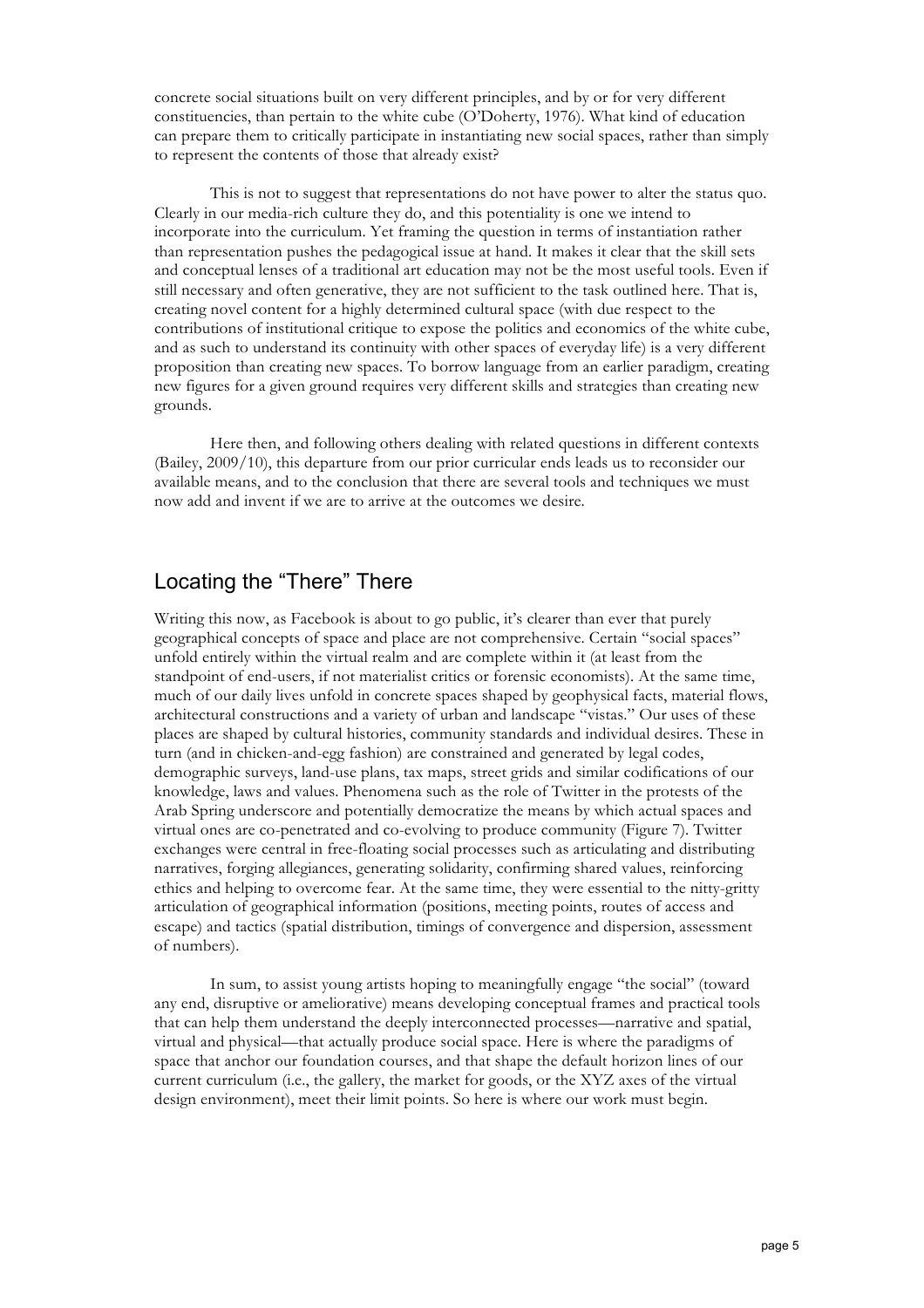#### Pedagogical (and Practical) Premises

Our thinking begins from these premises, a mix of concerns borne out of teaching philosophy, institutional priorities, practical realities, and aspirational speculation:

• Inter-disciplinarity: The curriculum should be interdisciplinary at all levels, in terms of participants, subject matter, research methodologies and modes of production. It must help students to correlate ideas and synthesize information from diverse sources, ways of thinking and types of actors (individuals, groups, institutions, governments, corporations) and to generate meanings in a wide variety of modes of address, to a range of audiences and participants (Gomez-Peña, 2005).

• Experimental Spirit: The curriculum should provide an envelope for developing new pedagogical approaches as much as new forms of cultural making. While it will be informed by prior practices, models and outcomes—here we owe our students a maximum of due diligence—we intend to break new ground and accept the risk of generative failures. We (faculty and students) will develop our methods heuristically, realizing that one of the greatest skills we can pass on to students is the ability to develop their own means of investigating the ever-changing world they inherit.

• Experiential Education: Overall, our methods will favor experiential education, understood not simply as "exposing students to new experiences" (although that will happen), but as helping young people to value and exploit the wealth of their already-accrued experience as a resource for learning, and for negotiating change in the world around them. As such, we hope to both empower our students to invent and engage their worlds, and we will ask responsibility of them for their decisions.

• Strategic Indeterminacy: Today's students stand at the crossroads of precariousness and innovation. This is especially true for Fine Art students. Accordingly, the curriculum presupposes no particular forms of working, nor field of professional endeavor. It is about inventing these. At the same time, it is built on the hard realities that our graduates leave school with disproportionate debt, a contracting (and bifurcating) art market, and will join a growing number of graduates from other art programs, including various earmarked social practice courses (it is not clear that current presenting institutions can absorb a flood of narrowly defined "social practitioners," that U.S. federal and state budgets can maintain even current jobs in arts education, nor that philanthropic sources can sustain vast increases in the number of nonprofit collectives). More positively, most of our students are young (median age is drifting lower annually), and many intend to pursue graduate work as a site of further education and specialization. The upshot is that our first responsibility is to provide students with an education that is focused by their current values and interests, yet pre-specific in its skill sets and assumed destinations. Such an education empowers students to define the future forms of cultural inquiry and expression, as much as it equips them with critical thinking and quantitative skills to succeed in a range of fields, artistic and otherwise.

• Non-redundancy (internal): The curriculum attempts to define a new model within the institution that is consonant with yet qualitatively different from current offerings and structures. These differences will manifest in methods, philosophy, areas of inquiry, community relations, partnerships, and ultimately, the kinds of students Art Center attracts. That is, it is not simply adding "social practice" to the range of genres, styles and contexts open to fine art students. Nor is it simply a means of encouraging fine artists to join the student teams working for social change through Designmatters projects. Further, it is not reducible to the function of the liberal arts curriculum. It is important to flag up the intention to produce these differences some of which will emerge only over time, as especially in its early implementation—it will be necessary (and indeed desirable) to share resources, students and faculty from existing curricular areas. If successful, it will operate as a kind of para-institute that, among other things, generates forms, practices and modes of knowledge-production that are relevant to each of these other areas, but duplicative of none.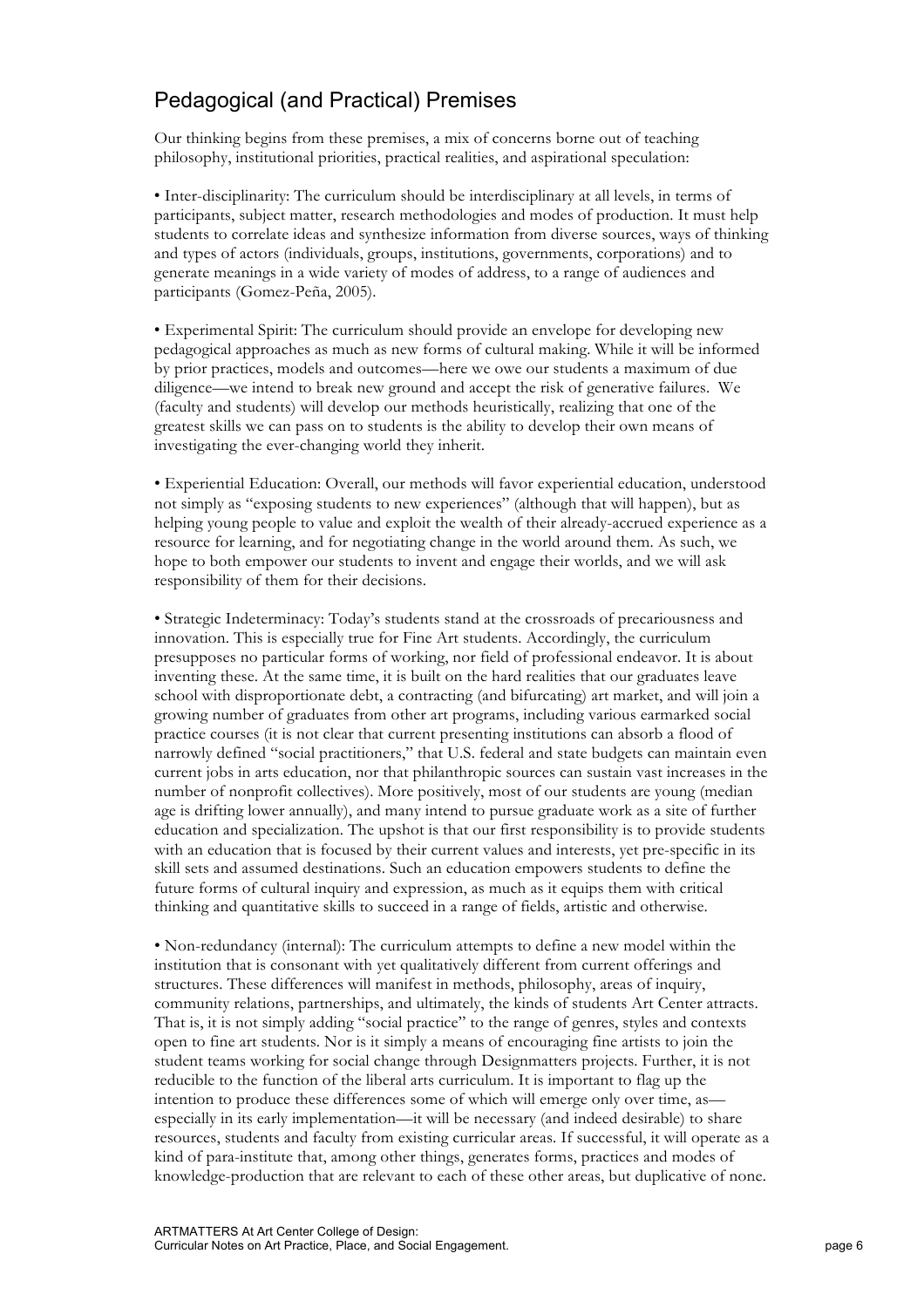• Non-redundancy (external): There are several "social practice" programs now established in the U.S. and elsewhere. Our goal is to offer a curriculum that does not, and indeed could not, exist anywhere else. By working in critical relation to, and in bottom-up fashion from, the details of our location, history, particular resources, constituencies and potential alliances, we hope to arrive at something that has unique contours and that contributes, as process and outcome, to thinking about ways of teaching young artists and designers. (That is, our method of developing the curriculum is a practical application of the same learning models it will introduce—we are beginning with the details of our own specific situation, and building toward the opportunities they propose.)

#### Space and Narrative…

After reflection on these particulars, the curriculum is taking shape as a form of place-based learning about the construction of place. Here concrete place is understood as the site of the social—the medium in which a particular community actually exists—and the motor as well: the set of hard edges and shifting flows in dialogue with which a given social sphere organizes itself at practical, cultural, economic and political levels. As the name suggests, place-based learning begins from where students are located, and takes that context as the classroom.

Responding to our situation within a sprawling megalopolis with a highly international population whose livelihoods are inextricably linked to the media, technology and transportation industries suggests 1) space, and 2) narrative as key organizing concepts. This local-up approach risks myopic regionalism, yet in a globally connected city such as Los Angeles this risk seems slim. Either way, it generates a critical vantage point from which to try to comprehend the potentially bewildering range of recent developments within contemporary art's so-called social turn (i.e., the production of convivial spaces and events, new models of collaboration, topical concerns with ecology and sustainability, communitybased practices, activist and protest art). It suggests these diverse forms share common roots in disruptions to prior constructions of space and narrative, set in motion by processes of globalization. These include: shifting bases for individual and collective identities; new flows of labor, material and goods; expanding services and information technologies; growing awareness of the limits and interconnectedness of natural ecosystems; and evolving (and also highly interconnected) constellations of power and capital.

#### …and Spatial Narratives

The foregoing breaks "space" and "narrative" apart for clarity, and to acknowledge divisions that may linger in our modernist-inspired foundation courses. Yet we quickly want to assert their organic unity at the levels of theory and lived experience, and the importance of their interrelationships to the project of social engagement. Indeed, theoretical and practical knowledge of how space and narrative co-produce each other is the DNA we want to give students the skills to access and tinker with. Put otherwise, the curriculum is built on the exploration of lived space, positioned as a nonlinear environment where human and nonhuman forces are co-evolving to shape geophysical context and built forms, as much as individual purpose and collective memories, goals, and other public narratives of meaning (Figure 8).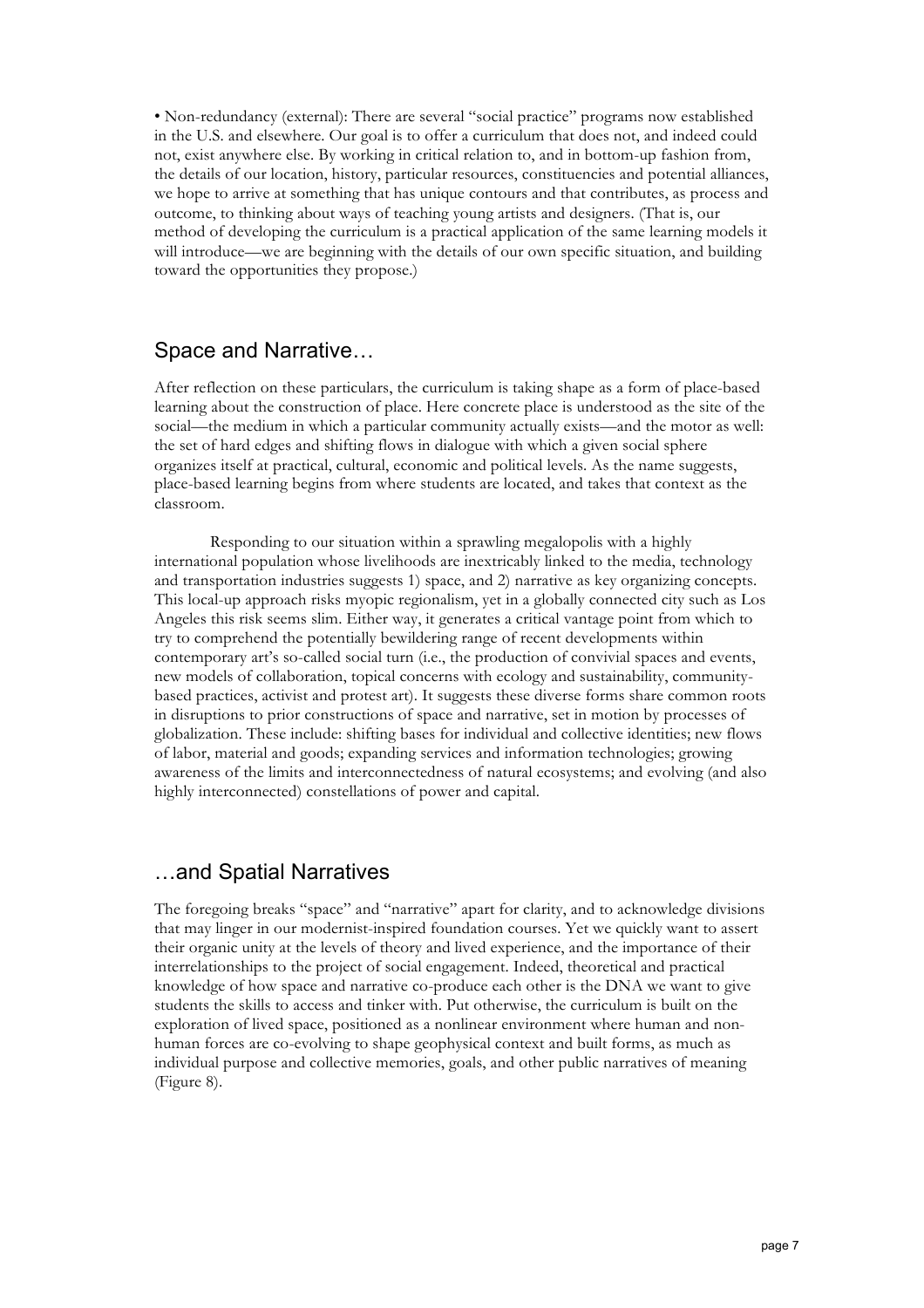#### Three Loops: Curricular Structure

In looking for pedagogic wedges into exploring the admittedly broad idea of spatial narratives, we imagine a curriculum organized by its focus on three major feedback loops. The first two are broadly thematic:

1) Matter/Maker: human development as shaped by, and shaper of, the non-human world; 2) Word/World: information and symbolic narratives as carriers and generators of historical events and practical acts.

The third is more self-reflexive, in that it deals with contemporary means and methods through which the first two loops unfold:

3) Zeroes & Ones/Sticks & Stones: digital modeling and empirical investigation.

As a school geographically located in Pasadena, a suburban city adjacent to Los Angeles, we envision taking on LA as a diverse megalopolis for reference, interrogation and study. As opposed to the more centrally planned, densely urban, and pedestrian-scaled cities we encounter throughout the East Coast of the United States—where issues of public space, gentrification and privatization, sites of public speech, etc., have received a lot of attention from artists, designers and others—Los Angeles is a different animal that raises a lot of special challenges to modes of analysis and intervention developed in these contexts. In the contemporary art scene of LA, there are a robust range of practices trying to take on its specific spatiality, mobility, diversity, its visual nature, transience, etc. But there is much that still requires invention, especially regarding pedagogical approaches appropriate for intervention and contemplation, which ARTMATTERS will seek to address (Figure 9).

The overall structure of the Concentration will combine history/theory primer seminar courses with a tools generator, the Research Colloquia (RC). The idea behind the latter is that innovation is spurred by access to tools from outside traditional boundaries. The RC are first and foremost about providing critical access to the conceptual, quantitative, qualitative and technical skills which not only artists, filmmakers and designers use, but also those that social engineers, geographers, urban planners, economists, politicians, lawyers, demographers, archivists and the like actually use to generate social space. Even if some of the technical tools are beyond mastery in a boot camp/crash course context, it is important to see how they work, and know the values and goals that drive them. Both seminars and Research Colloquia are conceived as highly interdisciplinary and form the backbone from which more specific studio courses and projects will be hinged. In practice, they will function as resources for the entire college, rather than for the ARTMATTERS Concentration alone.

Importantly, the curriculum is designed to get students out of the studio and into the real world, as a source of inspiration and concrete information, and as a counterweight to the increasing virtualization of information, especially regarding the conditions of others.

#### Toward a Conclusion

At the risk of being reductive, the root of many developments in art's recent social turn might be interpreted as diverse attempts to apply the insights (if not the specific techniques) of systems theories developed in 1960s and 70s to the problems of life under globalization (today it is the economic, environmental and social crises precipitated by our interconnectedness, rather than the more uplifting image of the earth from space, that precipitates the groundswell of interest). Many of these ideas (of interrelatedness) got more traction in the anti-institutional counterculture than in the vestiges of the avant-garde, whose investments in art's autonomy produced a "cellularization" of the academy. In developing a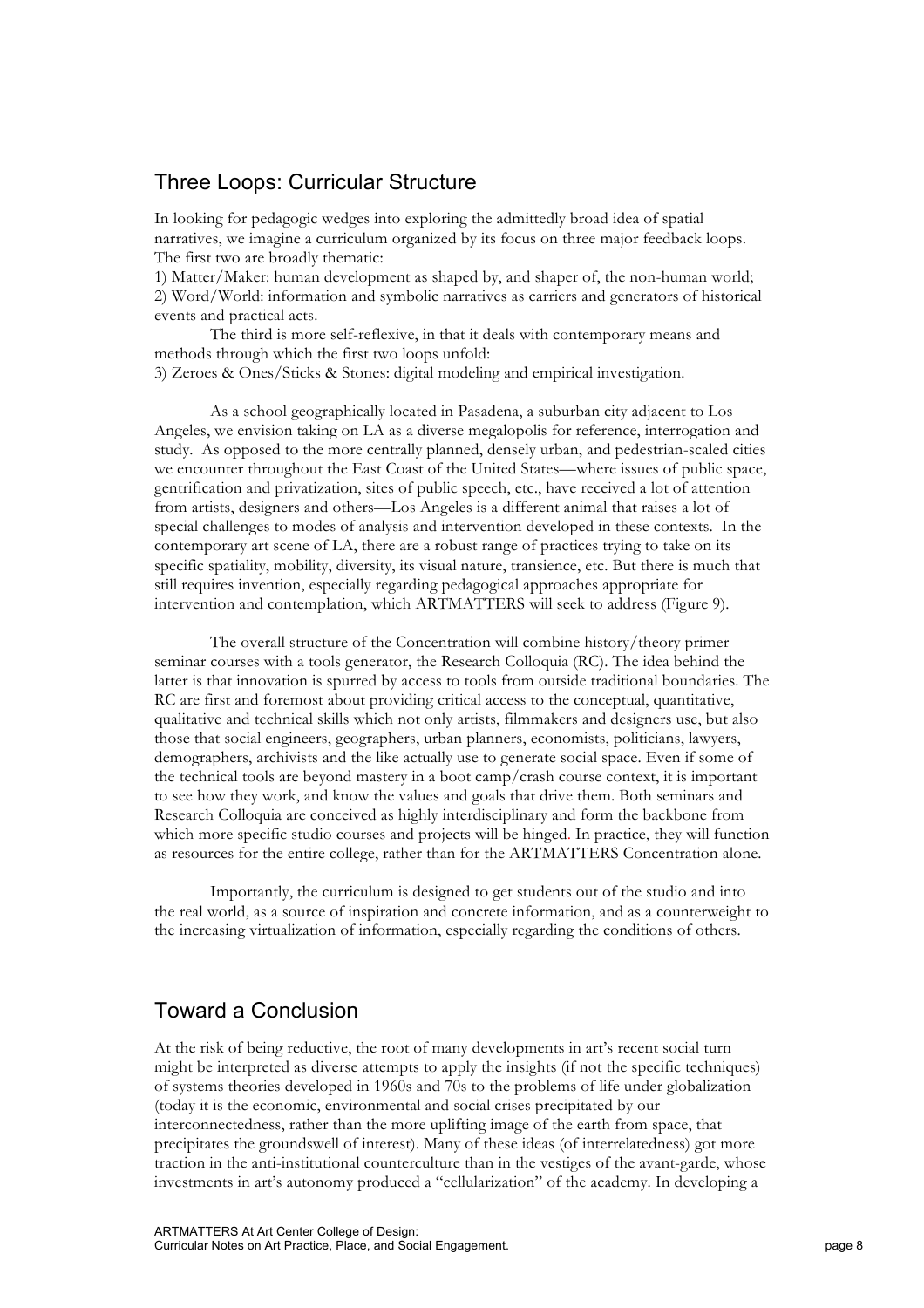curriculum aimed at engaging the social, we have to play catch-up for this historical bias within the typical foundation course.

Therefore, as we have articulated, the curriculum is grounded in helping students engage the social at a deep level—not merely in terms of isolated people, events and causes, but as a whole system. That is, it approaches community as a collective, emergent system that includes human intentions and inventions responding to each other, as well as nonhuman entities and dynamics. In this it requires a significant shift in the reference frames of young students whose previous educations have centered on discrete images and objects.

Ultimately, if we succeed, ARTMATTERS will move much of the social impact into the form of the curriculum, rather than leaving it only in the content. The curriculum should not merely be about the social, it should perform the social, and its chances to be a social agent should be maximized. Although we cannot guarantee what that will produce, at a minimum we believe that if education is to be of any critical value in our world, it should be conducted in ways that might actually change the life of the community. Therein lies a deeply significant aspiration of ARTMATTERS that shall be guiding us forward.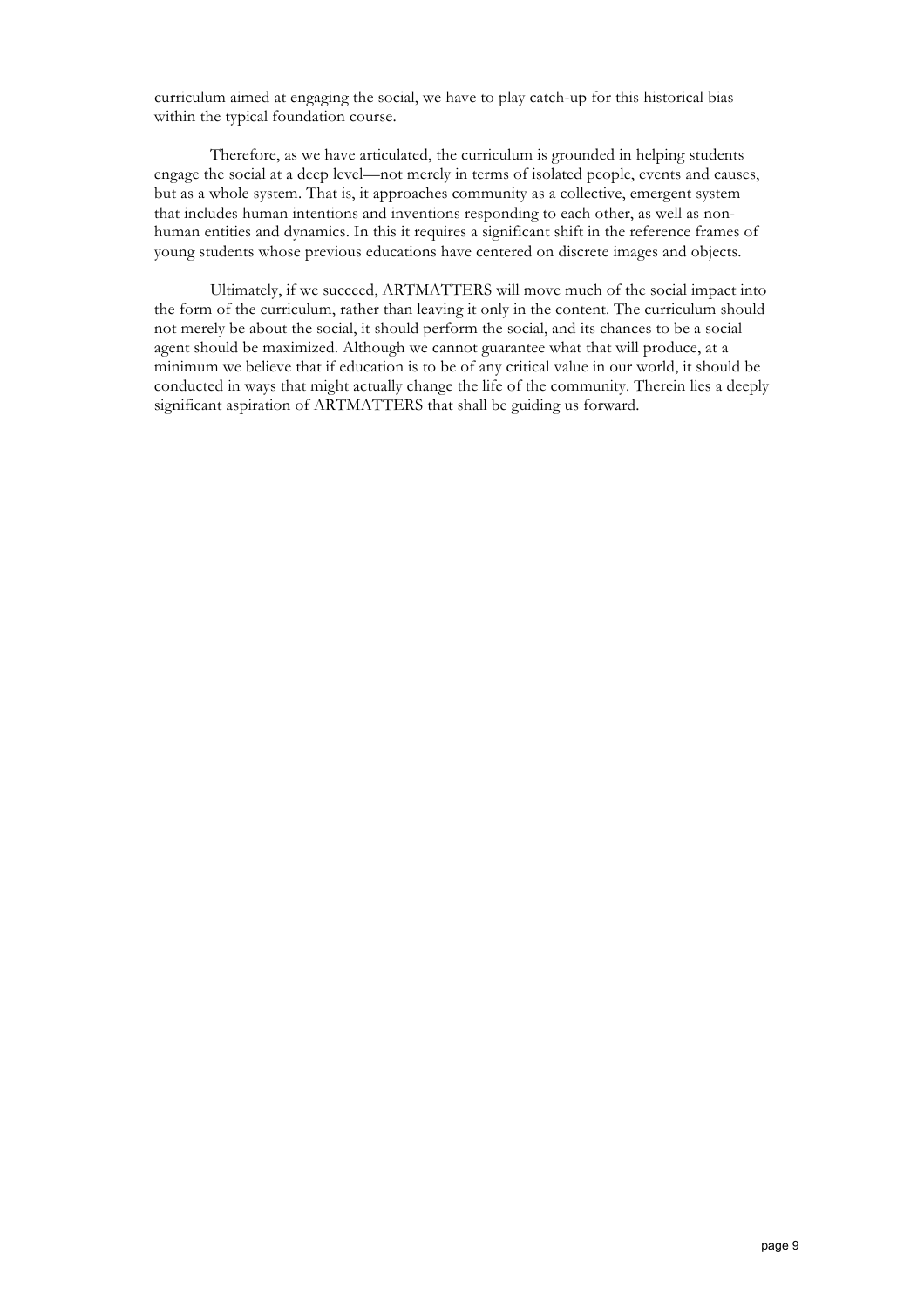

Figure 1. Exemplary Designmatters projects such as Safe Agua Peru, immerse students in the field for design development and testing.

# ARTMATTERS Art Center College of Design

**Figure 2. ARTMATTERS Concentration logotype.**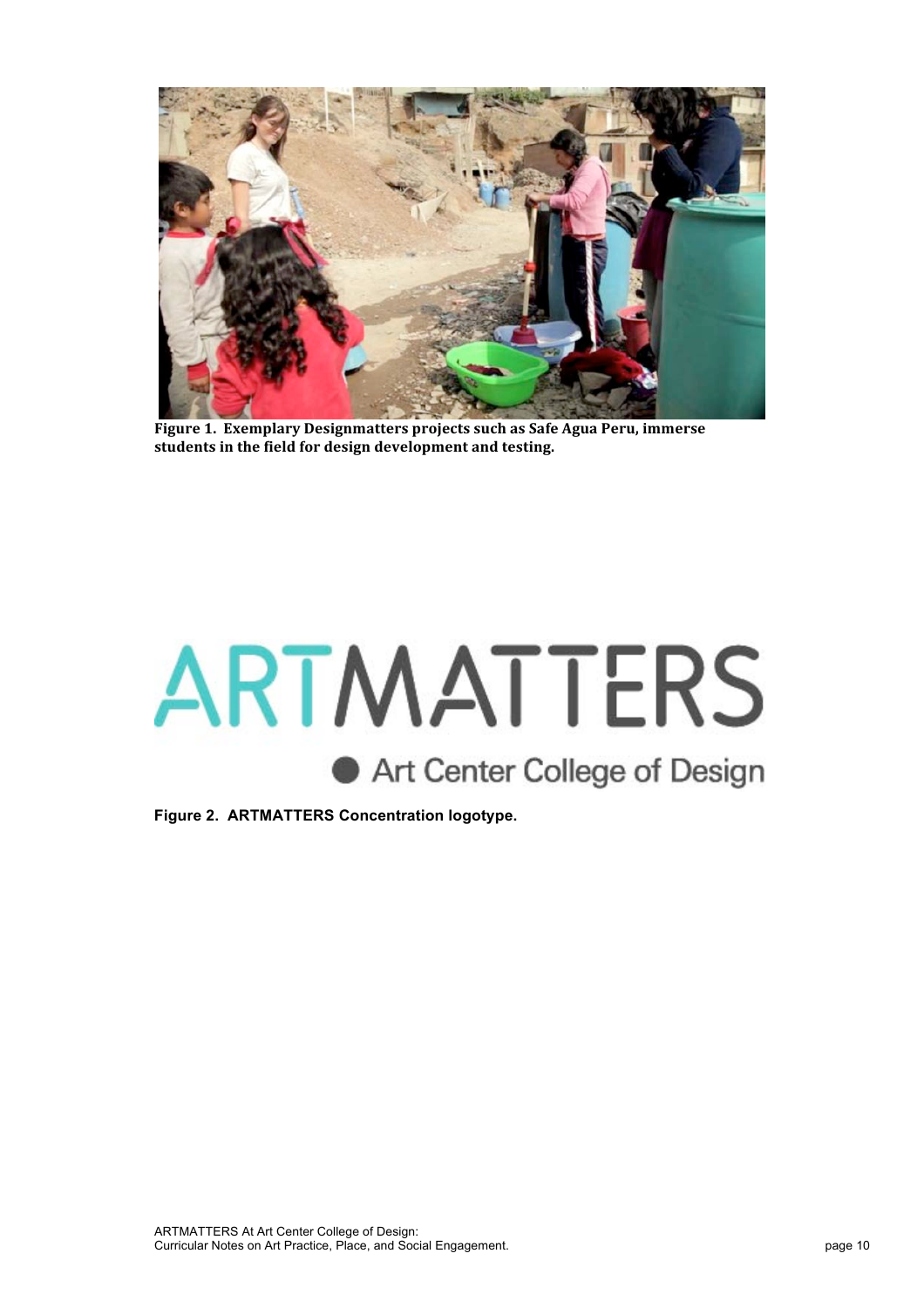

**Figure 3. Poster for a precursor course to ARTMATTERS, a trans-disciplinary course** exploring social engagement in the LA Watts Tower Community.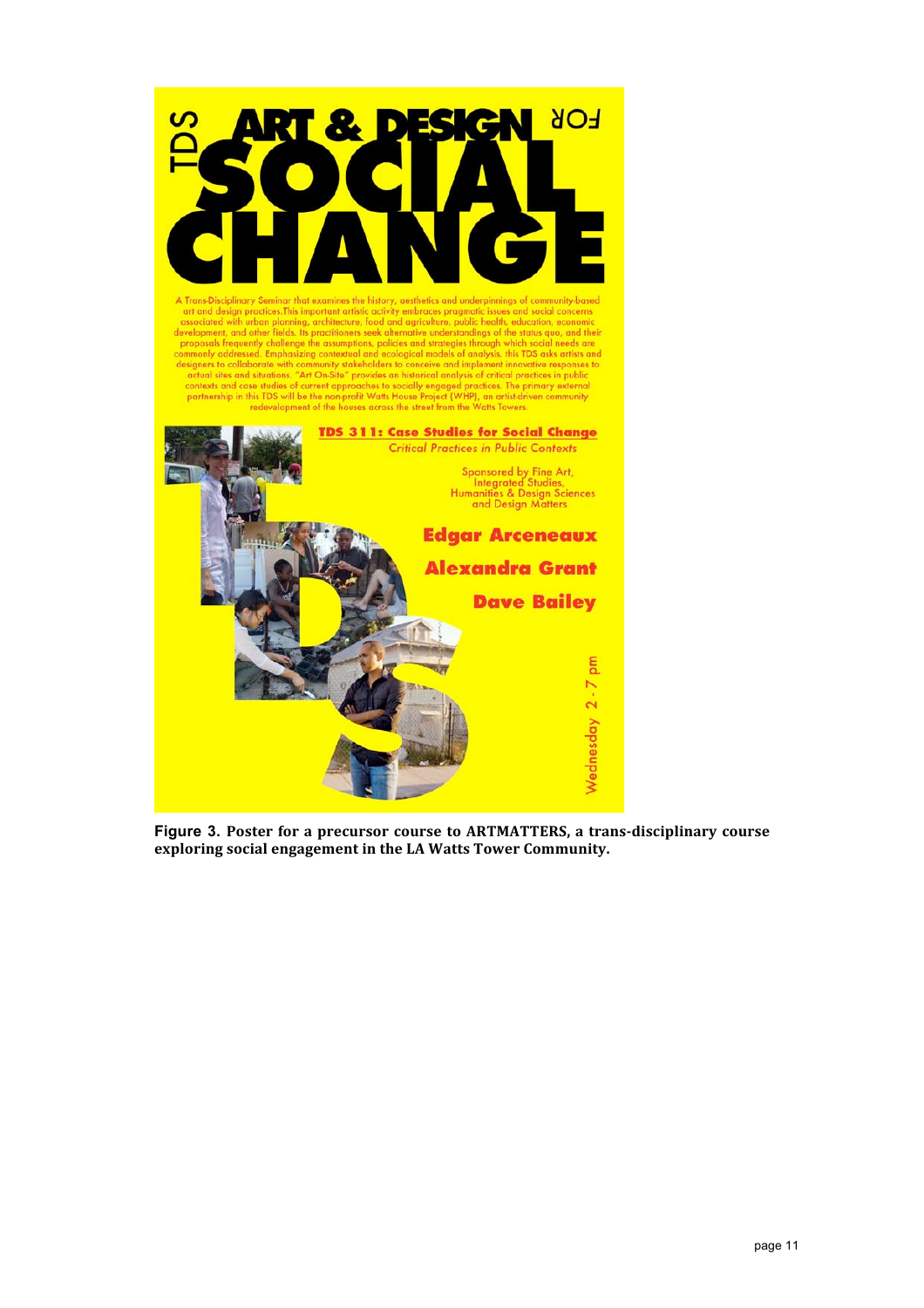

Figure 4. View of the 911 Memorial designed by architect Michael Arad and landscape **architect Peter Walker.**



**Figure 5.** View of the High Line, designed by James Corner Field Operations (Project Lead), Diller Scofidio + Renfro, and planting designer Piet Oudolf.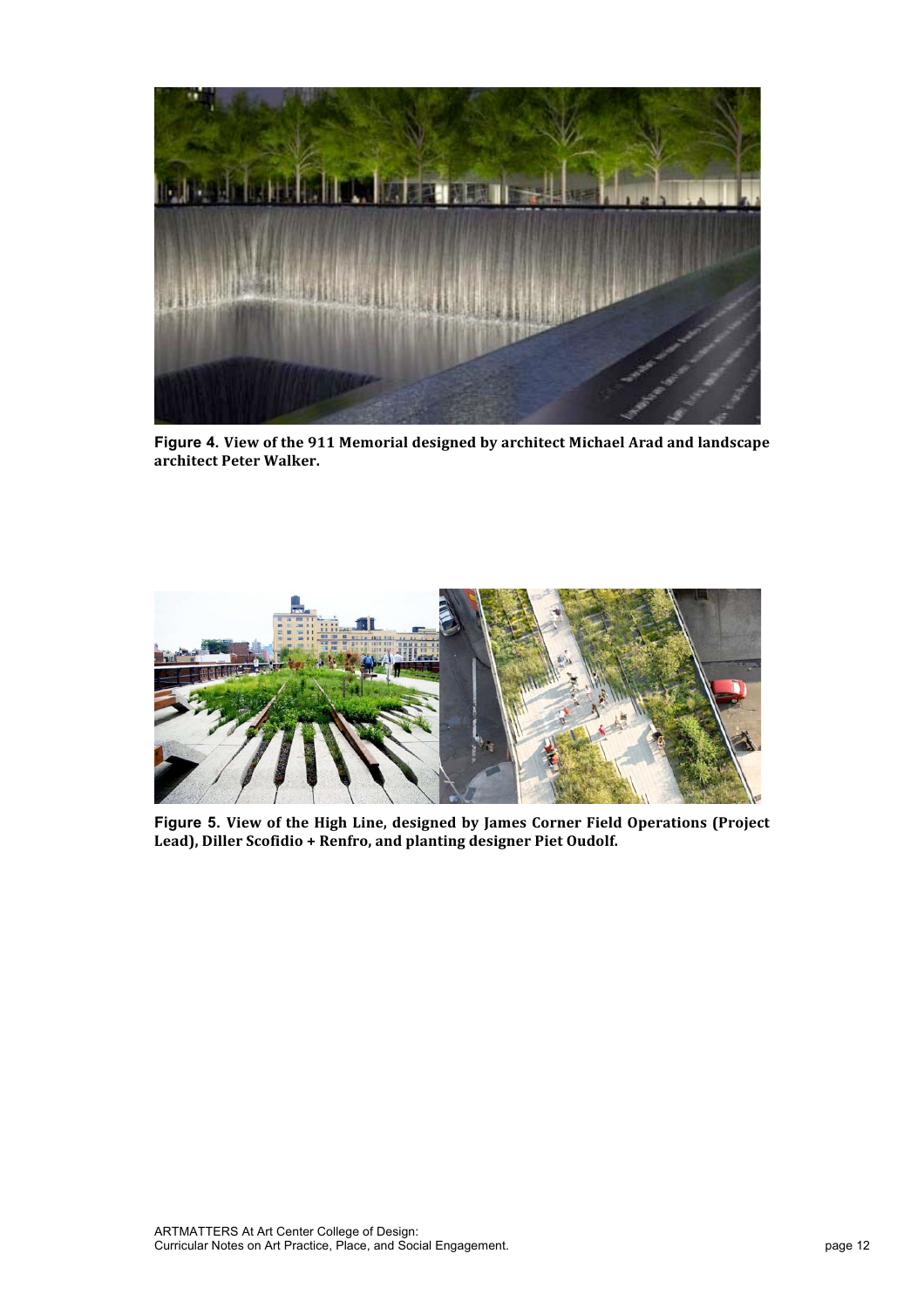# **BEYOND** The White Cube



#### **Reconsidering Spaces and Practices:** Art Beyond Objects, Commoditization, Consumerism and Gallery Exhibitions

This seminar will explore the expanded contexts of contemporary art production, emphasizing spaces other than the traditional gallery. We will focus on the new ecologies of meaning and reception that accompany these shifts, including the impulse to 'democratize' the audience for art, and emerging concepts of artistic agency (creative and civic). The course will present an overview of recent directions including collaborative projects, research-based production, sited projects in public spaces, and practices of social and political engagement. Relevant historic precedents and critical readings will be discussed in parallel. Based in their specific interests students will propose individual and/or collaborative studio projects, to be developed through independent research supported by in-class workshops and critique

## Dave Bailey

FAR 451 - CONTEMPORARY ISSUES: Beyond The White Cube Tuesday 9 - 11:50 am

Figure 6. "Beyond the White Cube" announcement poster for 2011 Fine Art class at **Art Center.**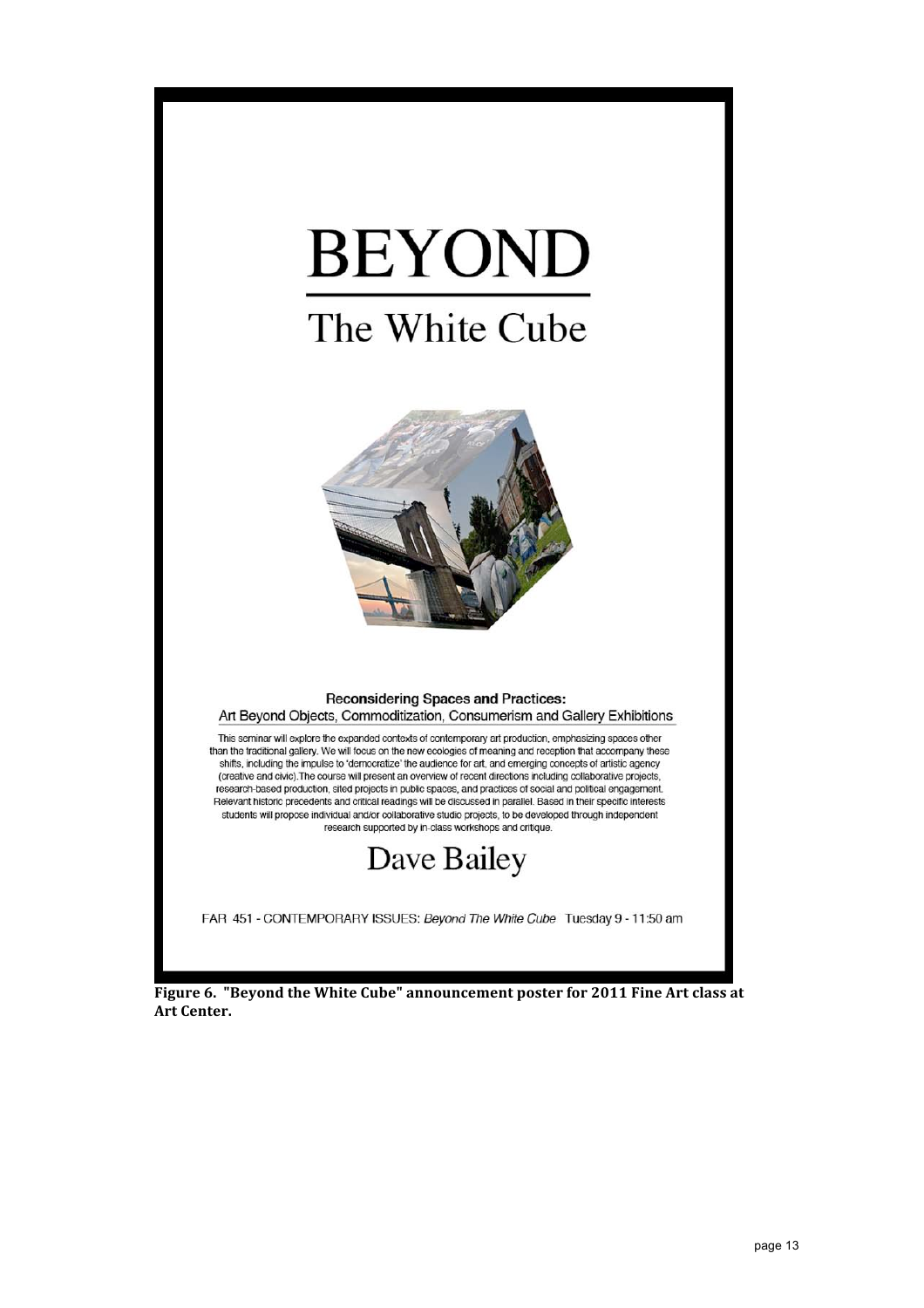

Figure 7. A shop in Tahrir square, Cairo, is spray painted with the word "Twitter" during the Egyptian uprising. Photograph: Peter Macdiarmid / Getty Images



Figure 8. Fine Art students from faculty Laura Cooper's studio course in a field visit of **Robert Smithson's earthwork Spiral Jetty.**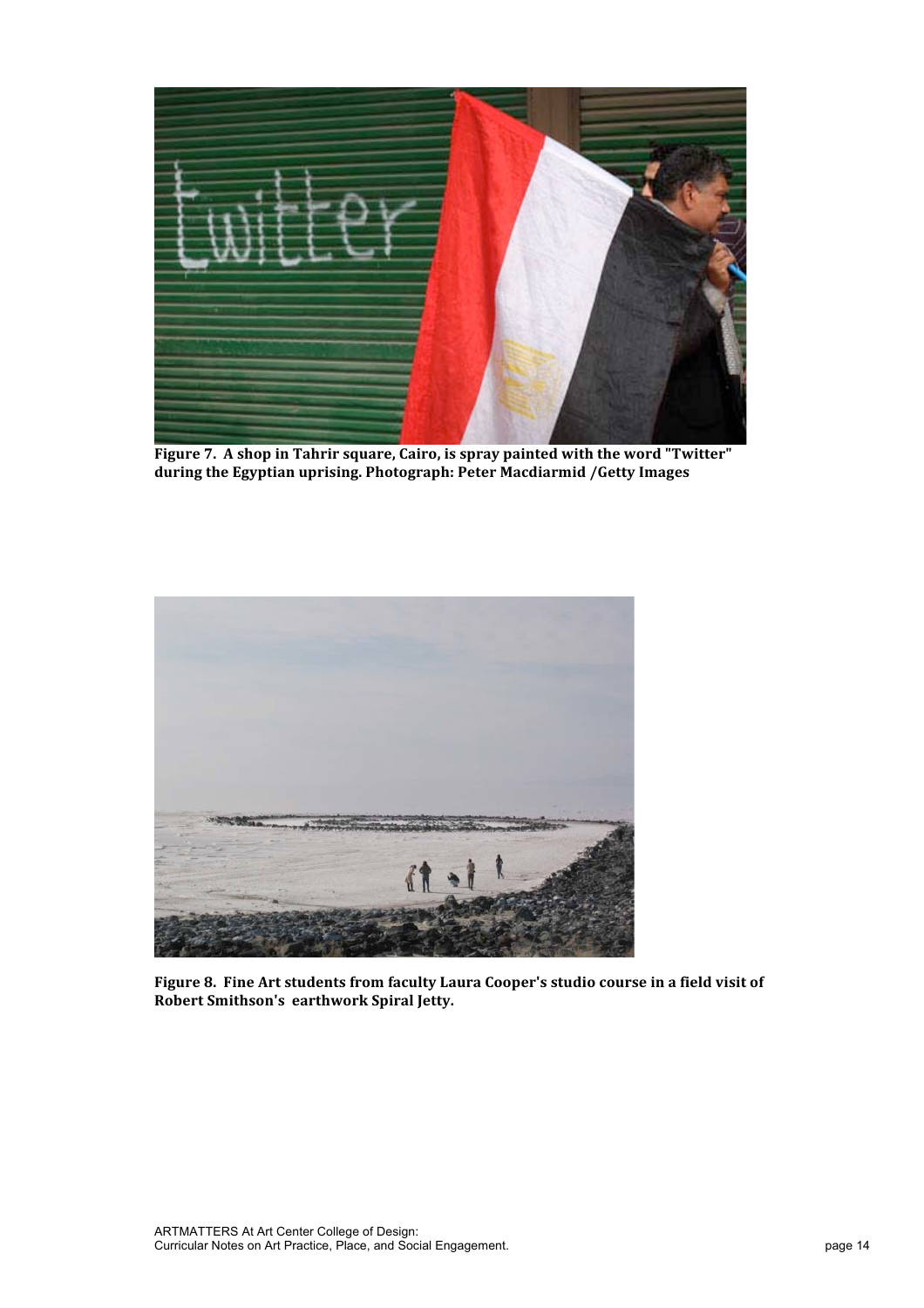

Figure 9. Public Space redefined: panoramic view of hillside landscape surrounding **Art Center College of Design. Photograph: Taylor Knight/Art Center College of Design.**